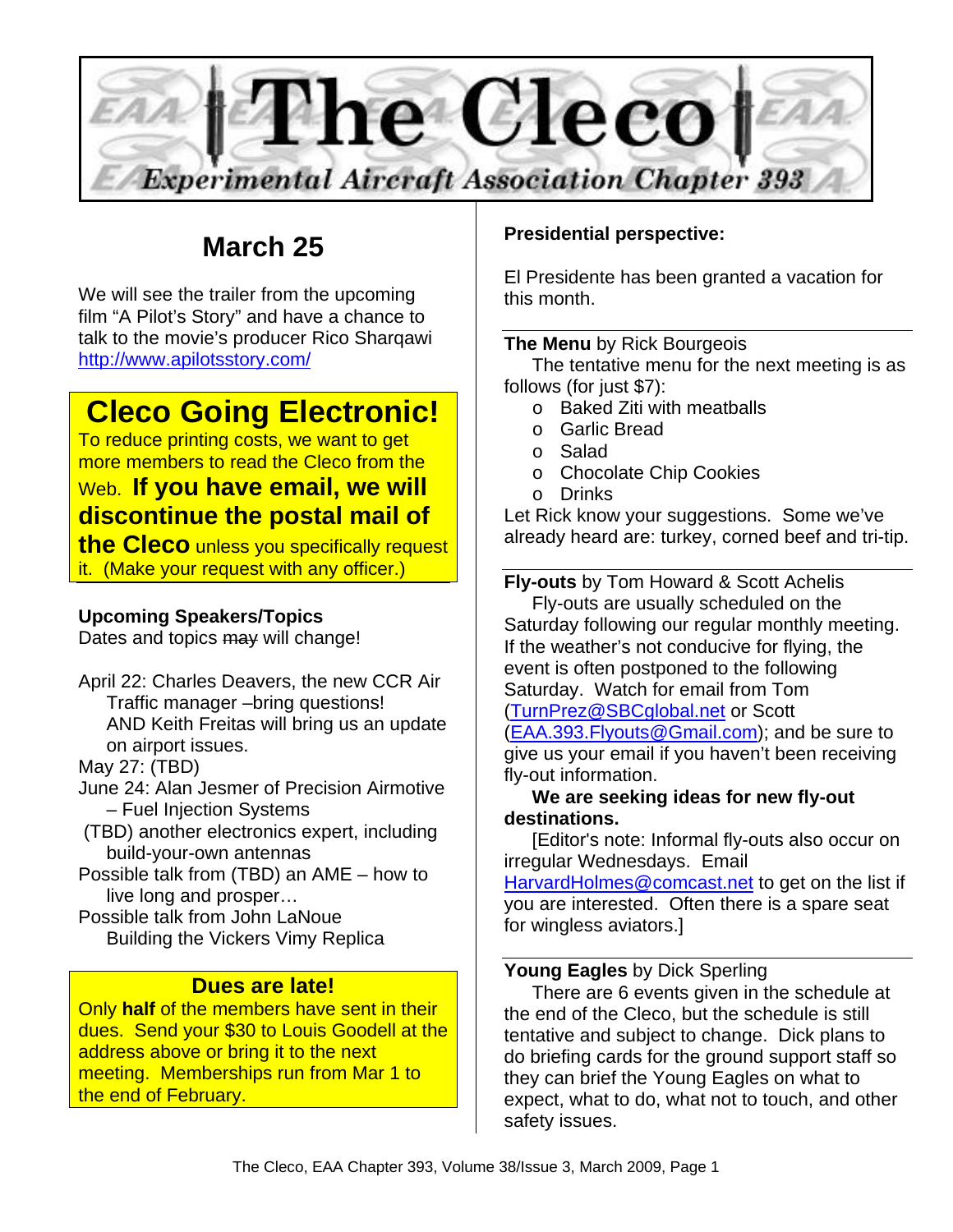Dick noted that the Collings Foundation schedule is not firm yet. The Collings Foundation is not committed to a visit to Buchanan Field yet this year.

Dick has no new information about an Open House at Buchanan Field on Father's Day this year. When we learn more we will consider coordinating Young Eagles flights with the Open House.

#### **Display Aircraft for CCR**

Virginia Schaffer (sp?) has donated a plane to be displayed at CCR. It will be located by the observation area at the base of the tower, on the other side of the fence in the "movement area".

A local shop will paint the airplane and there are a few repairs needed prior to placing the plane on display. Julie Conti [from the Airport Administration office] is hoping that EAA will be able to help.

#### Scott Achelis

**"GPS for VFR Pilots" March 28, 11:00 AM, CCR Airport:**  Concord Airport Terminal Building

180 John Glenn Drive

Topic: Many GPS features regarded as advanced or of use only to the IFR pilot can in fact greatly benefit the VFR flyer.

Description: With a focus on panelmounted GPS units, we will examine commonly overlooked features, user waypoints, flight plans, radio integration, supplementing printed flight information, and more.

To view further details and registration information for this event, click here: http://www.faasafety.gov/SPANS/event\_details.aspx?eid=24411

The sponsor for this event is: OAK FAASTeam/ CCR Terminal

#### **FIFTH ANNUAL Shared Adventures & EAA-119 'Day in the Sky, Watsonville' Young Eagle's special event for young people with disabilities.**

- Saturday **April 18, 2009**
- Watsonville Municipal Airport (WVI)
- Pilot brief: 8am in the EAA-119 hangar
- Pilots can join us any time--come and go as you please; if you can't make the 8am briefing, we'll brief you when you arrive.
- First wheels up 9am
- Last flights 4pm or until we've flown all the kids
- 3+ dozen pilots needed!
- All EAA Young Eagle's rules and restrictions apply. This is an official 'Young Eagles Rally' (on steroids because of the massive ground festival).
- EAA National membership is required for pilots (local chapter membership is NOT required).
- $\sim$  150 flights throughout the day
- Flights are 20-30 minutes, depending on conditions
- About 500 passengers including 150+ young people with disabilities + 2 guest passengers each.
- All passengers are subject to approval of the Pilot In Command.
- Guest passengers are usually siblings and friends, but adult parents/ guardians/ caregivers are allowed to fly if the young person has a medical condition that might require in-flight attention from a responsible adult.
- 1000+ people at the simultaneous festival involving dozens of nonprofits hosting (free) booths
- FREE FOOD for everybody who joins us (plus an infinite number of smiles and giggles from the kids for all volunteers)
- All subject to Wx, of course

We need at least 3 dozen pilots this year. So if you can fly with us, please sign up online ASAP so we can send more info. if plans change: http://www.dayinthesky.org/pilot.htm

OR if you cannot fly with us, come on out and volunteer anyway. We are in big need of flight school instructors, escorts to planes and pilots to sit around and tell stories to the captivated kids about how cool it is to fly! Volunteer signup is here: http://www.dayinthesky.org/volunteer.htm

Cheers, Dean McCully, Day in the Sky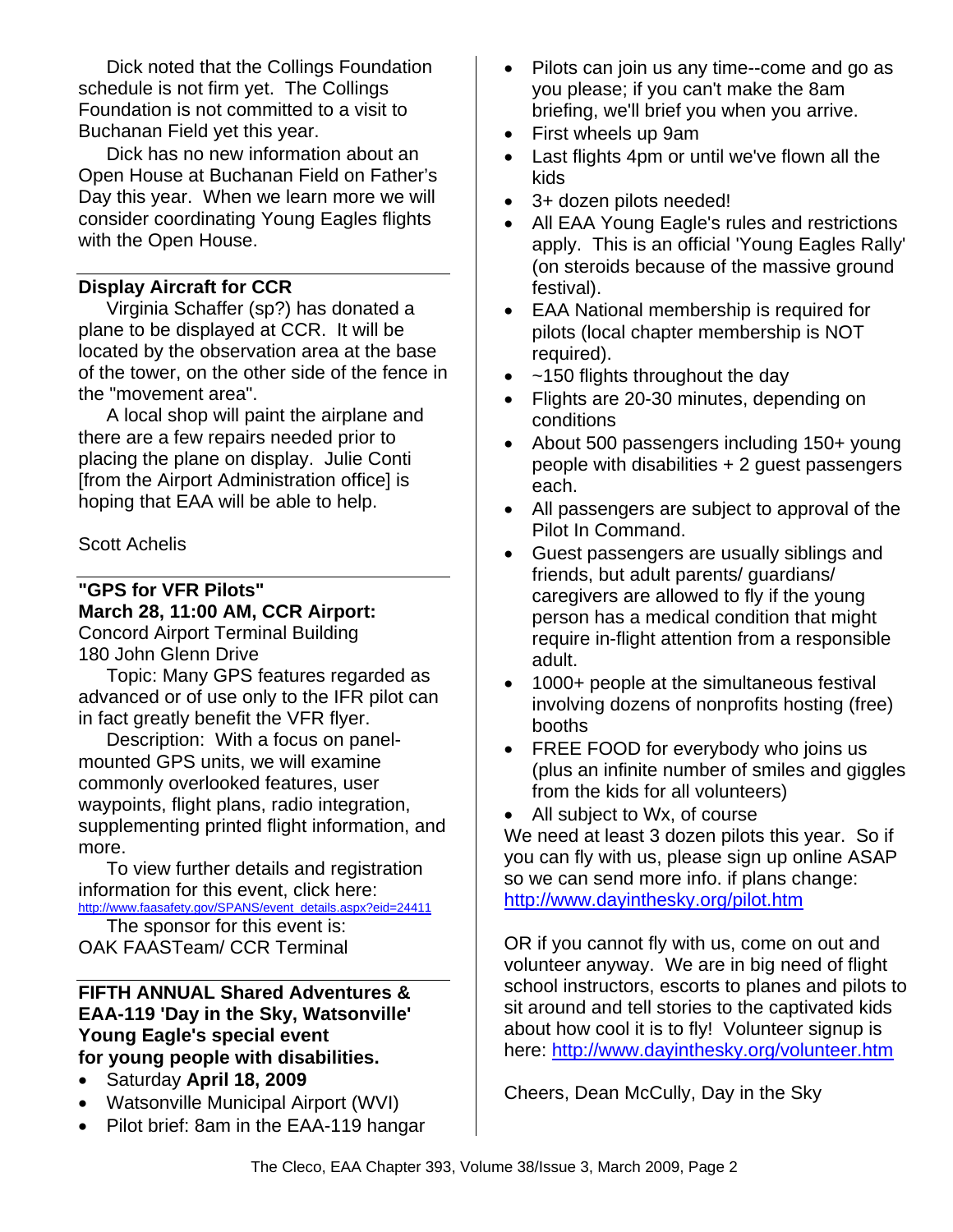#### **3rd Annual Electric Aircraft Symposium Imagine:**

100 MPG commuting at 100 mph in your own express lane in a safe, quiet, emissionfree electric vehicle. The Obama Administration's potential role in the realization of such future Green vehicles is just one of the core topics at the 3rd Annual Electric Aircraft Symposium (EAS) on Friday, **April 24, 2009** at the Hiller Aviation Museum in San Carlos (11 miles South of San Francisco Airport).

Join technology's foremost experts on:

- electric propulsion
- next-gen batteries of 10X power
- super-efficient aerodynamics
- automated flight paths
- funding Green Industry growth
- urgent global imperatives for clean, renewable energy

to learn about the coming transformation of transportation. Be one of the visionary attendees and participate in the Q & A sessions.

The One-Day Meeting Program is listed at: http://cafefoundation.org/EAS/

Offering learning available nowhere else, the EAS is made possible by the generosity of Foundation Capital, a major high-tech venture capital company.

The limited seating is reserved in order of registrations received; the \$249 tuition includes snack breaks and the networking lunch and dinner. To register directly, please go to:

#### http://www.regonline.com/EAS2009

As always, CAFE welcomes your comments. Email us at: eas2009@cafefoundation.org

#### **Possible Grass Valley Overnight Fly-out**  From Bill Reining:

After lunch in Auburn last Friday, I flew up to Grass Valley to visit our family's cabin. While passing through the airport office, Greg and I got to talking about the EAA. Greg is the airport manager and retired Naval Aviator. Grass Valley has a pretty active EAA chapter. Greg is trying to organize a fly-in later this spring. Visitors

would be taken to a wine tasting, then to the Holiday Inn for the night, and back to the airport the next day. The date has not been set, but it sounds like fun.

#### **Contact Bill if you are interested.**

# **EAA 393 General Meeting Report**

February 25, 2009

President Ken McKenzie opened the meeting with a welcome for members and guests.

Guests included Kelly Schubert and Bill Abar. No fly-out was scheduled for this weekend

due to bad weather being forecast.

Bill Reining reported that he is making business cards for the Chapter Board members and others, who could use them in their dealings on behalf of the Chapter.

Bill is seeking input regarding speakers for our meetings, as several speaker ideas are not "panning out." If you know of an interesting, willing and available speaker, let Bill know. Our members represent another untapped resource. If you are doing something interesting that you could talk about, let Bill know and get a talk arranged.

#### **Presentation:**

Bill introduced the film on flutter, Flutter Prediction, that was provided by Martin Hollmann. It described how flutter is analyzed, using Finite Element Models of the airframe structure to predict structural weakness and resonant frequencies. The flutter is then confirmed using Ground Vibration Testing. The film cited several examples of airplane crashes that were caused by flutter. It also noted that a flutter problem on an airframe can often easily be fixed with a few minor additions to strengthen the aircraft structure.

#### **Introductions:**

Ken McKenzie has a Glastar under construction, which he purchased in 1998. Without actually building the aircraft, he has acquired wings and a tail, and he has an Eggenfellner 2.5 liter 4 cylinder Subaru engine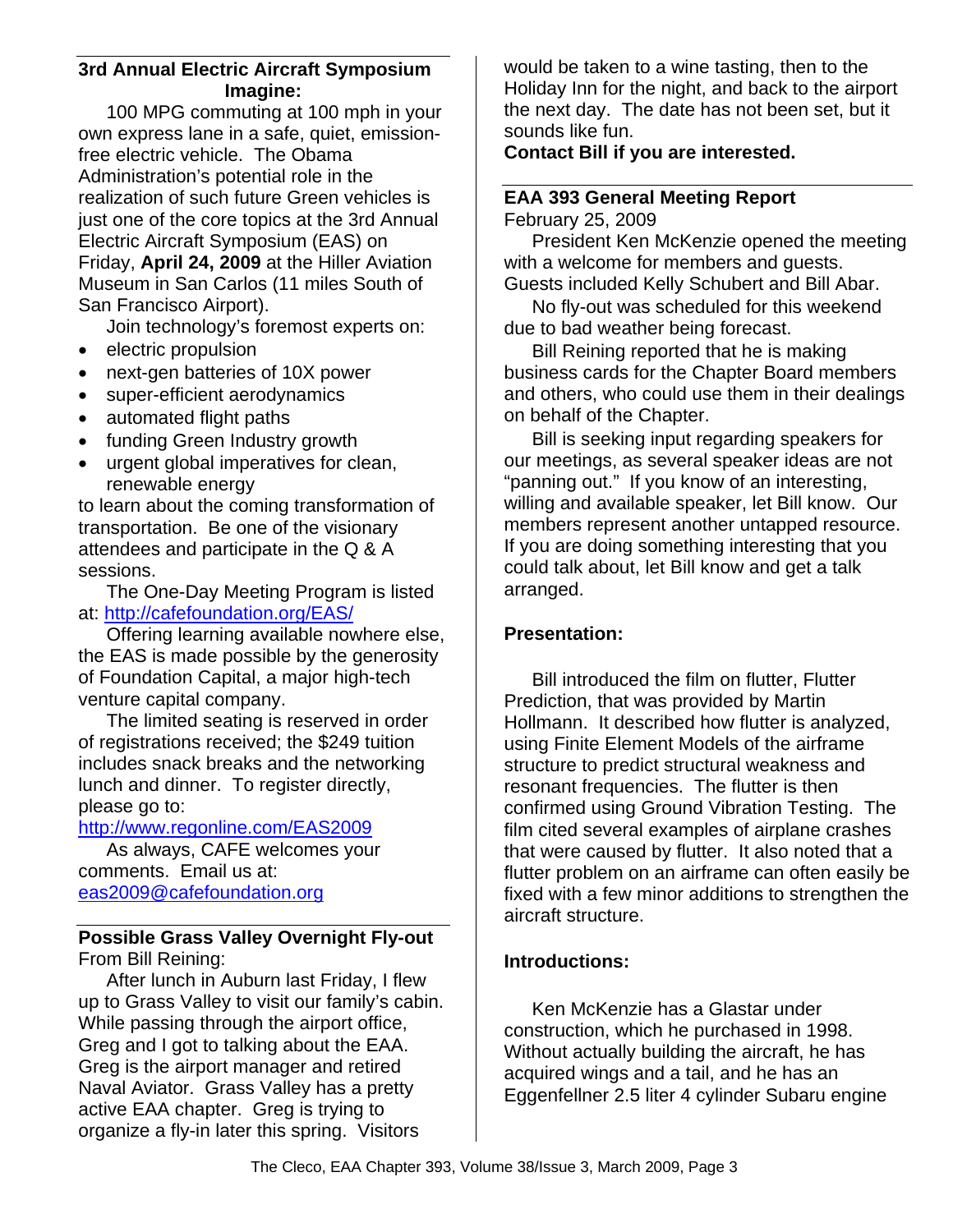conversion for it. His home workshop is gradually progressing toward actual construction.

Roland Williams previously owned a gyrocopter, and now has an RV-9A with 2 partners. At the next condition inspection, he expects to re-wire the panel. He bought it already built, and it has a few "ho-hum" problems. He's hoping to replace some of the avionics in part of the panel. He has installed a Trio autopilot and is happy with it, except the 3 LEDs are hard to see. Hangar snoops are invited to come out and see the project (East Ramp).

Bill Reining and his son have an RV-10 project underway. The tail cone is done. His son's marriage and his move to a new house have conspired to keep them away from the project for a while. But Bill's carport is almost fully converted into a garage for working on the plane.

Carl-Erik Olsen came to the US from Denmark 6 years ago. He has a 1947 KZ 7, which he got in 1998. He restored it, but crashed it in 2005. He now has a new wing, ailerons and flaps, and the fuselage is complete. He is going to use a Continental O-300 engine. The last crash was due to carburetor ice – he will use Airflow Performance fuel injection for the next setup. He is changing hoses to aluminum tubing. The Continental engine fuel pump does not have enough pressure for the Airflow fuel injection, so he will add a surge tank with 2 electric pumps. He will add a 3 into-1 exhaust system to the engine, and he is looking for higher compression pistons to use.

Charles Hull enjoys reading about experimental aircraft; he flew in 1963 for a Cessna dealer and had a Cessna 170B.

Chuck Hill retired from the Coast Guard (shipboard) and now has a Technam Bravo. He got his pilot license about 1 month ago. Congratulations! The Technam is now at Sterling on lease back. The Technam is like a Cessna 172 in performance, except with only two seats. The empty weight is 791 lbs. and the gross weight is 1320 lbs.

Bob Belshe has a Lancair 235, which he purchased nearly new in 1995. In 1998 he put a LyCon IO-320 with Airflow Performance fuel injection on it. Later he added a Trio autopilot. About 320 hours ago he got an MT constant speed electric prop. He had no trouble until 1 month ago, when the speed controller box lost its automatic speed control. He has a replacement on the way. [The replacement fixed the problem.  $-Ed.$ 

Harvard Holmes has a Lancair IV-P under construction for the past 5 years. He and his wife started the kit with a month at the factory working on the kit and learning how to work with composites.

Ray Nilson's first project was a Christen Eagle. Now he is working on an RV-9A, financed with money from the Christian Eagle. His metal work is almost complete and he's had help from Bill Black and John Cicero. Gary Stofer has been helping him with electronics. He is using an Eggenfellner 6 cylinder Subaru conversion engine. The 6 cylinder engine is more expensive and needs cooling work. He had 2 oil coolers for radiators, but they don't work well. He's looking for new solutions, maybe a belly scoop. There is lots of conflicting advice on cooling. Next time he will use a Lycoming – if he had, he'd be flying now!

Guest Bill Abar spent 8 years in the Navy. He got his pilot license in 2007, starting in June, and got his ticket in November. Now he has 160 hours logged. He's made a long cross-country flight to Texas. He ran out of money for an instrument rating. Now he'd like to build an RV-7. He's going to take a class in Watsonville on composites. He and his wife have been into boats, jet skis, motorcycles and now flying.

Peter Degl'Innocenti is building a ¾ scale P-40 replica. The fuselage is complete and the wing is done, except for the skin. He's working on the aileron ribs and he needs to bend up the rear spar and permanently install the ribs. Then he'll skin the wings, and then install the engine. He hopes to retire in 10 months, and his wife would like to move to the east coast. He wants to finish before then. He is considering the Rotamax 120 HP engine, or maybe the Rotax. His options are still open.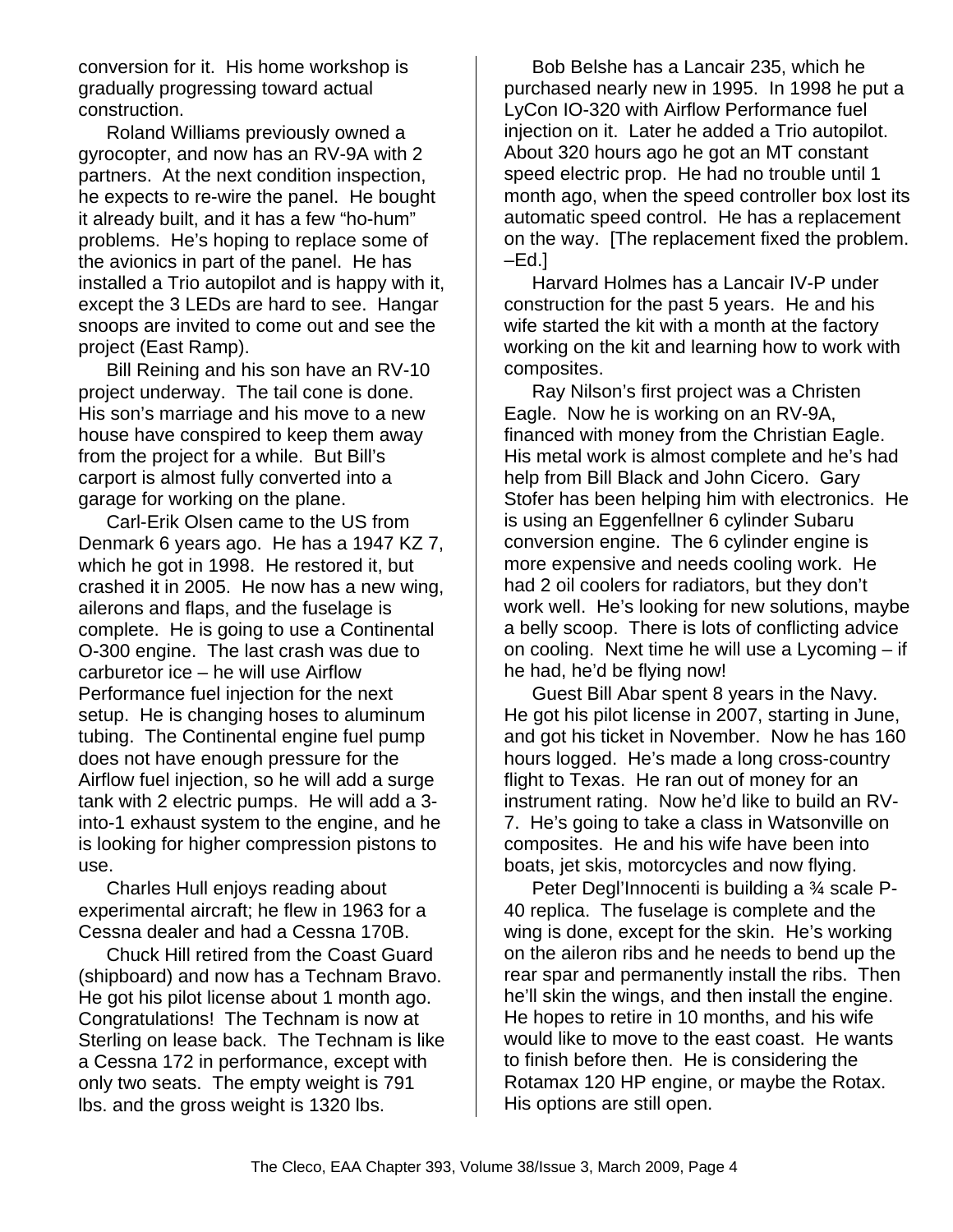Ernst Freitag has an RV-8 that's six years old with 400 hours. His only problem has been with some instruments and a recent problem with his electronic ignition. The ignition problem was tracked down to a corroded spade connector. He is building an RV-10 – he needs a project! He could use 4 seats to accommodate his wife and kids. The RV-10 is the most precisely engineered plane that he's worked on – everything is a perfect fit! His wings are built, the tail finished and he's just riveted the fiberglass top on. He will start with a simple VFR panel with the capacity to add stuff.

Don Baldwin is building a Sonex. The wings are on, less the wing tips; the canopy is on and the windshield and fuel tanks are installed. He's been working on a VW engine that he wants to use, but he wants to add fuel injection to it. There is a simple digital system available from Calgary. His cowling did not fit, and he's re-vamping it. He bought an EFIS for the engine, GPS and an autopilot (without altitude hold) and he will add a few backup instruments.

Rick Bourgeois has a Cessna 172 and he's building a bearhawk.

Charles Hester is working on a Gyroplane – a Sparrow Hawk. It's like the RAF 2000 with a 165 HP Subaru engine. His working airplane is a Cessna 150. A friend flies it and he's working on his pilot license. The Cessna had 400 hours on the engine and lots of little problems. Now it's ready for an annual and he's looking for an A&P. He has learned a lot from the Cessna.

Terry Edwards is a friend of Charles Hester, with a long time interest in planes. His current project is a Chevy Silverado.

Steve Senatori is helping his dad Joe with a Safari Helicopter – a "Baby Bell." His dad built it from plans and it is 95% done. His dad has moved down from Sequim, WA. He was an airline pilot, but without much helicopter time. They are finishing up the many details that are involved in completing an aircraft. They have a Lycoming O-320 and are getting ready for the first run-up. They are looking for helicopter expertise.

The helicopter is now on the west side in hangar A-11.

# **EAA 393 Board Meeting Notes**

March 3, 2009

Attending: Ken McKenzie, Bill Reining, Pete Mitchell, Louis Goodell, Harvard Holmes, Rick Bourgeois, Guy Jones

1. Could we send the Cleco to visitors and guests for 3 months? Harvard stated that this could be done for email announcements. If printed copies were to be mailed, Pete Mitchell and Louis Goodell would have to set this up. 2. Louis Goodell, Treasurer reported \$1042.35 in our checking account and \$2651.25 in our money market account. Secretary Pete Mitchell has been added as a signatory on our bank account. Pete Mitchell will ask for a copy of our non-profit papers from the state and then will try to get a free bank account with Wells Fargo. We have been working on improving our budget process and Bill Reining has prepared some budget status and forecast documents which are available on the web:

http://www.eaa393.org/Cleco/Cleco09/Summary20090301.pdf http://www.eaa393.org/Cleco/Cleco09/Forecast20090301.pdf

3. Bill Reining announced our speaker for March 25 will be Rico Sharqawi, who will introduce a preview "trailer" for "A Pilot's Story." Ken will do the introduction since Bill is traveling to Australia during that time. There was discussion of potential speakers. Harvard Holmes will contact John LaNoue and ask him to speak about building the Vickers Vimy.

4. Bill Reining is making progress on putting together a welcome package for prospective members.

5. Ken McKenzie reported on Maker Faire possibilities. EAA Headquarters has offered \$500 to cover expenses of putting up a display at the Faire. The Faire is May 2-3. Ken will consult with EAA Chapters 20 and 62 to see if they will participate. If so, we will plan to do something. If not, then we will let the Maker Faire opportunity pass.

6. Rick Bourgeois noted that last meeting's dinner showed a profit of \$75.01, not including previous expenses for ice, drinks and some other stuff.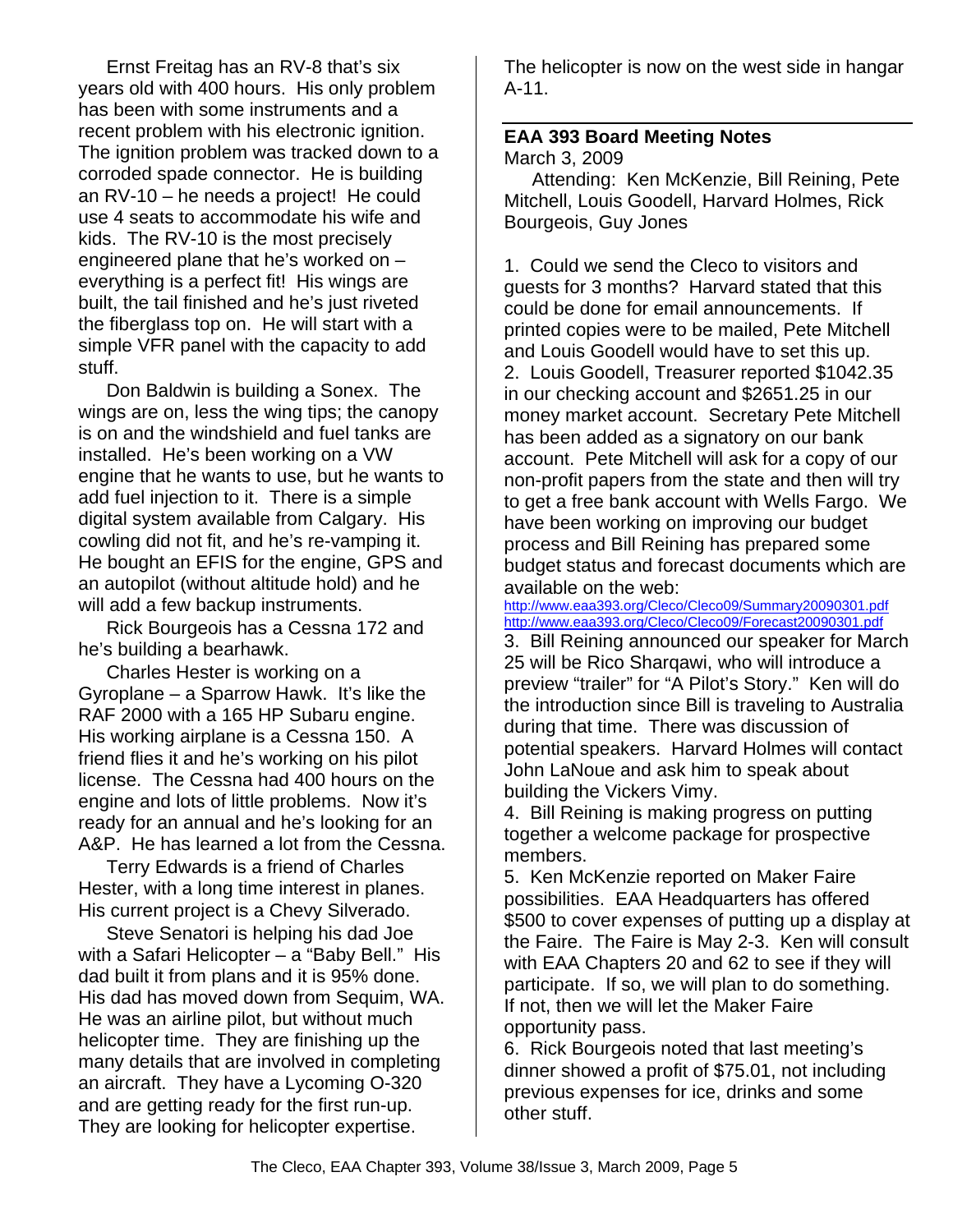7. Although Dick Sperling was absent, we had some discussion of how to get the word out about our Young Eagles program. Harvard Holmes took as an action item to coordinate with the Airport Administration and contact Laura Darensburg, the Contra Costa County Chief Public Communications Officer. The goal is to get publicity for our Young Eagles events. Another idea was to check in with SCORE (Senior Core Of Retired Executives) for ideas to engage the media.

8. Harvard Holmes reported that Cleco input should be submitted by March 11<sup>th</sup>.

9. We are behind in our dues collections. A note will be put in the Cleco, and an electronic notice will be sent to deadbeats. Pete Mitchell and Louis Goodell may also arrange to add a personalized notice to the Cleco for deadbeats.

10. Ken will be attending the MDPA meeting. We have a list of topics for him to cover.



**1966 Mooney M20E for Sale** http://home.comcast.net/~harvardholmes/N2669W\_Ad.pdf Special price for EAA 393 members! The price is going down and it will be sold soon! Speak up if you are interested. Harvard Holmes 510 526 5347

#### **Informal Fly-out to Auburn**  March 6, 2009





The Cleco, EAA Chapter 393, Volume 38/Issue 3, March 2009, Page 6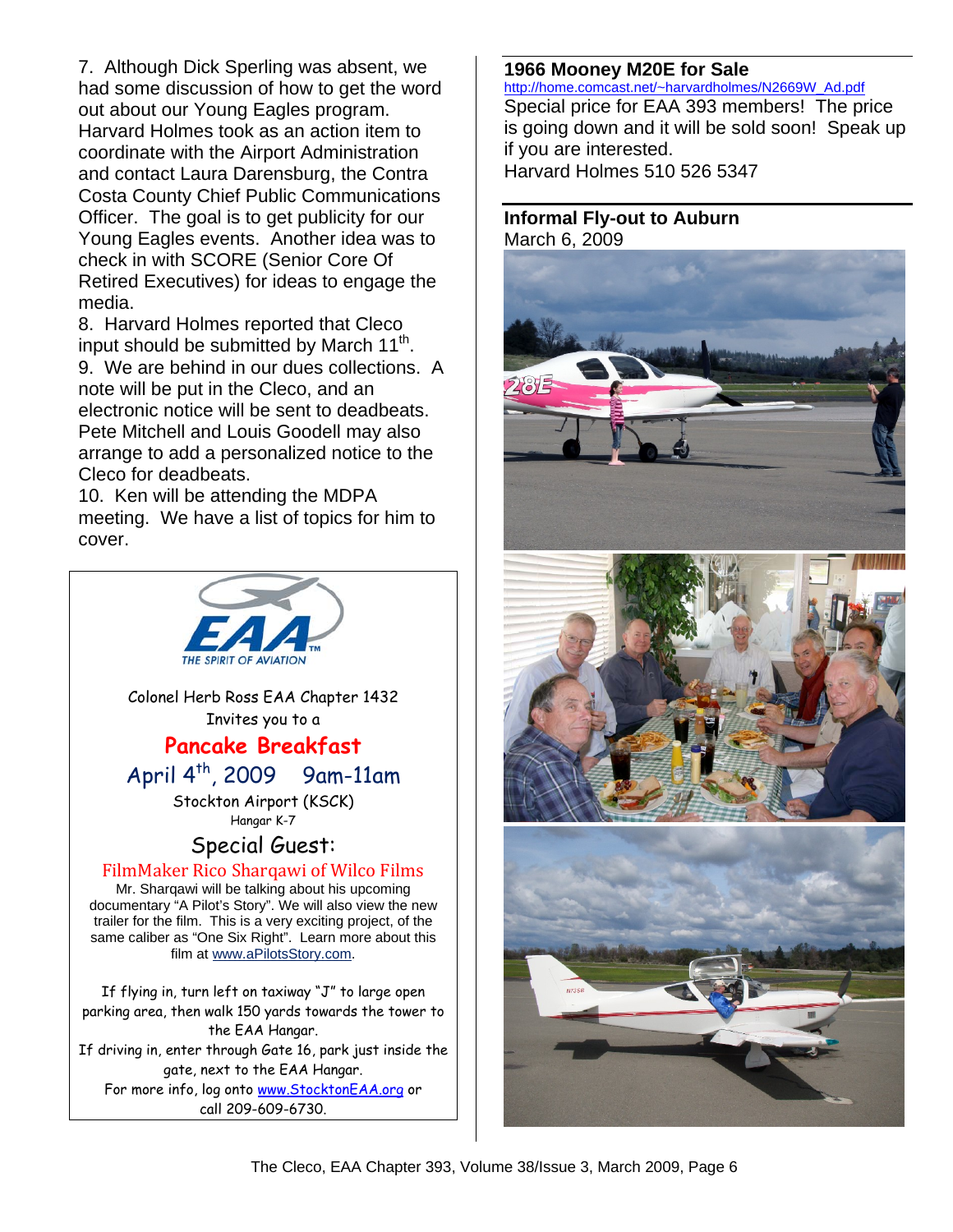#### **Informal Fly-out to Half Moon Bay**  March 11, 2009



#### **Thanks to our Donors and Sponsors**



**925 689 7220 or 676 5800** 

www.alpinepastry.com

**The Experimental Aircraft Association Chapter 393 of Concord, CA**  P.O. Box 6524, Concord, CA 94524-1524 http://www.eaa393.org/ Email: nle@eaa393.org

Officers/Appointees for 2008-2009 President: Ken McKenzie pres@eaa393.org 925 283 3119 Vice President: Bill Reining veep@eaa393.org 510 479 7260 Secretary Pete Mitchell secty@eaa393.org 925 685 3700 Treasurer Louis Goodell treas@eaa393.org 925 682 4198 Newsletter Ed. Harvard Holmes nle@eaa393.org 510 526 5347 Tech. Counselor Rick Lambert tc@eaa393.org 925 323 0041 Young Eagles Dick Sperling<br>
<u>yec@eaa393.org</u> 925 356 5656 yec@eaa393.org Dinner Coordinator Rick Bourgeois RicFlyer@Comcast.net 925 432 9076<br>v-out Coordinator Scott Achelis Fly-out Coordinator eaa.393.flyouts@gmail.com 925 935 7920 Fly-out Coordinator Tom Howard TurnPrez@SBCglobal.net 925 933 6015<br>Government Affairs Rich Cunningham Rich Cunningham Ex-Vice President Scot Stambaugh ex-vp@eaa393.org 925 962 0255<br>hotographer Tom Howard Photographer photog@eaa393.org 925 933 6015<br>Photographer Charles Hester Charles Hester photog2@eaa393.org 925 228 2309 Webmaster **Harvard Holmes** webmaster@eaa393.org 510 526 5347